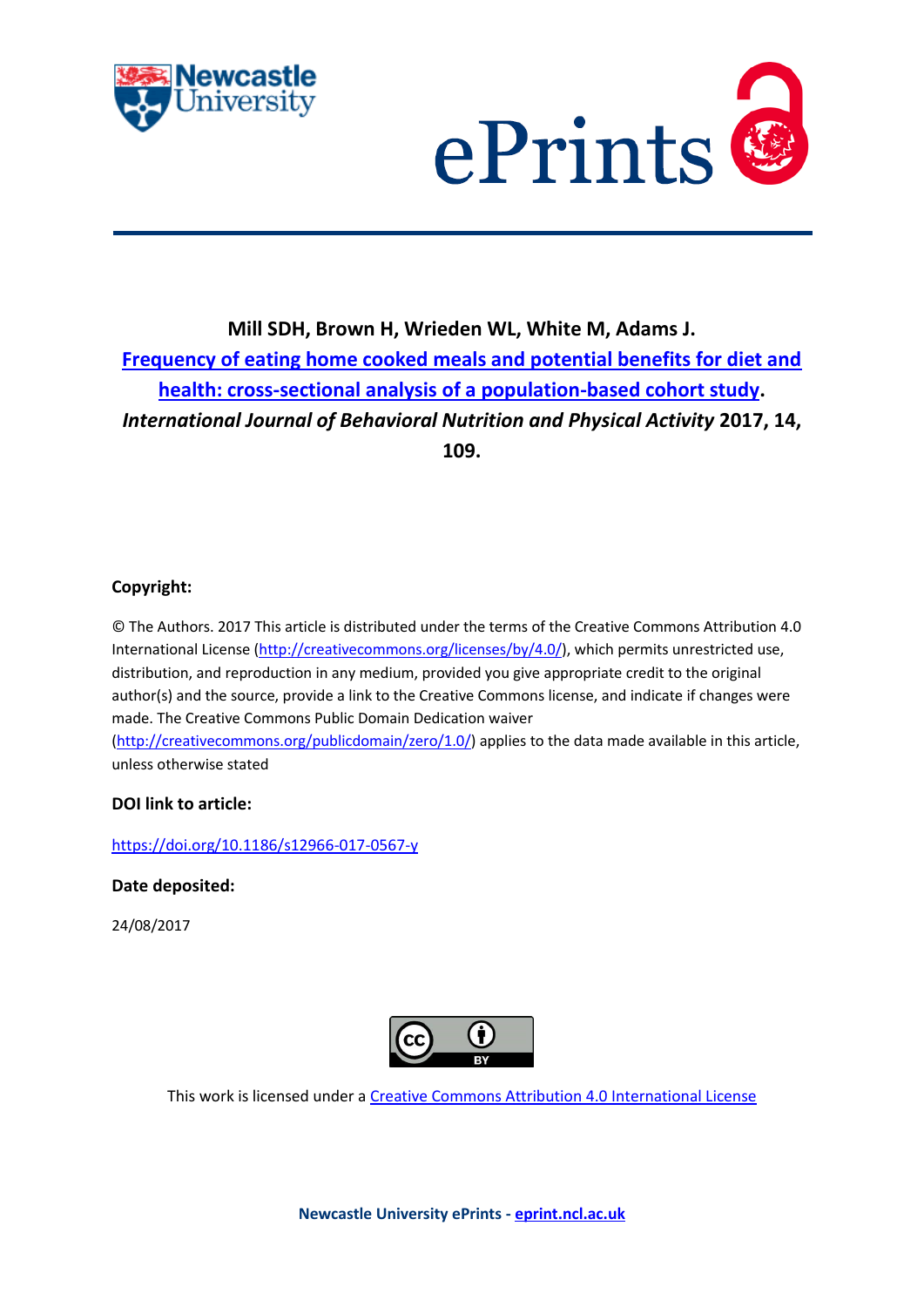## **RESEARCH CHE Open Access**



Frequency of eating home cooked meals and potential benefits for diet and health: cross-sectional analysis of a populationbased cohort study

Susanna Mills<sup>1\*</sup>, Heather Brown<sup>1</sup>, Wendy Wrieden<sup>2</sup>, Martin White<sup>1,3</sup> and Jean Adams<sup>3</sup>

## Abstract

Background: Reported associations between preparing and eating home cooked food, and both diet and health, are inconsistent. Most previous research has focused on preparing, rather than eating, home cooked food; used small, non-population based samples; and studied markers of nutrient intake, rather than overall diet quality or health. We aimed to assess whether frequency of consuming home cooked meals was cross-sectionally associated with diet quality and cardio-metabolic health.

Methods: We used baseline data from a United Kingdom population-based cohort study of adults aged 29 to 64 years ( $n = 11,396$ ). Participants self-reported frequency of consuming home cooked main meals. Diet quality was assessed using the Mediterranean Diet Score, Dietary Approaches to Stop Hypertension (DASH) score, fruit and vegetable intake calculated from a 130-item food frequency questionnaire, and plasma vitamin C. Markers of cardiometabolic health were researcher-measured body mass index (BMI), percentage body fat, haemoglobin A<sub>1c</sub> (HbA<sub>1c</sub>), cholesterol and hypertension. Differences across the three exposure categories were assessed using linear regression (diet variables) and logistic regression (health variables).

Results: Eating home cooked meals more frequently was associated with greater adherence to DASH and Mediterranean diets, greater fruit and vegetable intakes and higher plasma vitamin C, in adjusted models. Those eating home cooked meals more than five times, compared with less than three times per week, consumed 62.3 g more fruit (99% CI 43.2 to 81.5) and 97.8 g more vegetables (99% CI 84.4 to 111.2) daily. More frequent consumption of home cooked meals was associated with greater likelihood of having normal range BMI and normal percentage body fat. Associations with  $HbA<sub>1c</sub>$ , cholesterol and hypertension were not significant in adjusted models. Those consuming home cooked meals more than five times, compared with less than three times per week, were 28% less likely to have overweight BMI (99% CI 8 to 43%), and 24% less likely to have excess percentage body fat (99% CI 5 to 40%).

**Conclusions:** In a large population-based cohort study, eating home cooked meals more frequently was associated with better dietary quality and lower adiposity. Further prospective research is required to identify whether consumption of home cooked meals has causal effects on diet and health.

Keywords: Home cooking, Diet, Cardio-metabolic health

\* Correspondence: [susanna.mills@newcastle.ac.uk](mailto:susanna.mills@newcastle.ac.uk) <sup>1</sup>

<sup>1</sup>Institute of Health & Society, Newcastle University, Baddiley-Clark Building, Richardson Road, Newcastle upon Tyne NE2 4AX, UK

Full list of author information is available at the end of the article



© The Author(s). 2017 **Open Access** This article is distributed under the terms of the Creative Commons Attribution 4.0 International License [\(http://creativecommons.org/licenses/by/4.0/](http://creativecommons.org/licenses/by/4.0/)), which permits unrestricted use, distribution, and reproduction in any medium, provided you give appropriate credit to the original author(s) and the source, provide a link to the Creative Commons license, and indicate if changes were made. The Creative Commons Public Domain Dedication waiver [\(http://creativecommons.org/publicdomain/zero/1.0/](http://creativecommons.org/publicdomain/zero/1.0/)) applies to the data made available in this article, unless otherwise stated.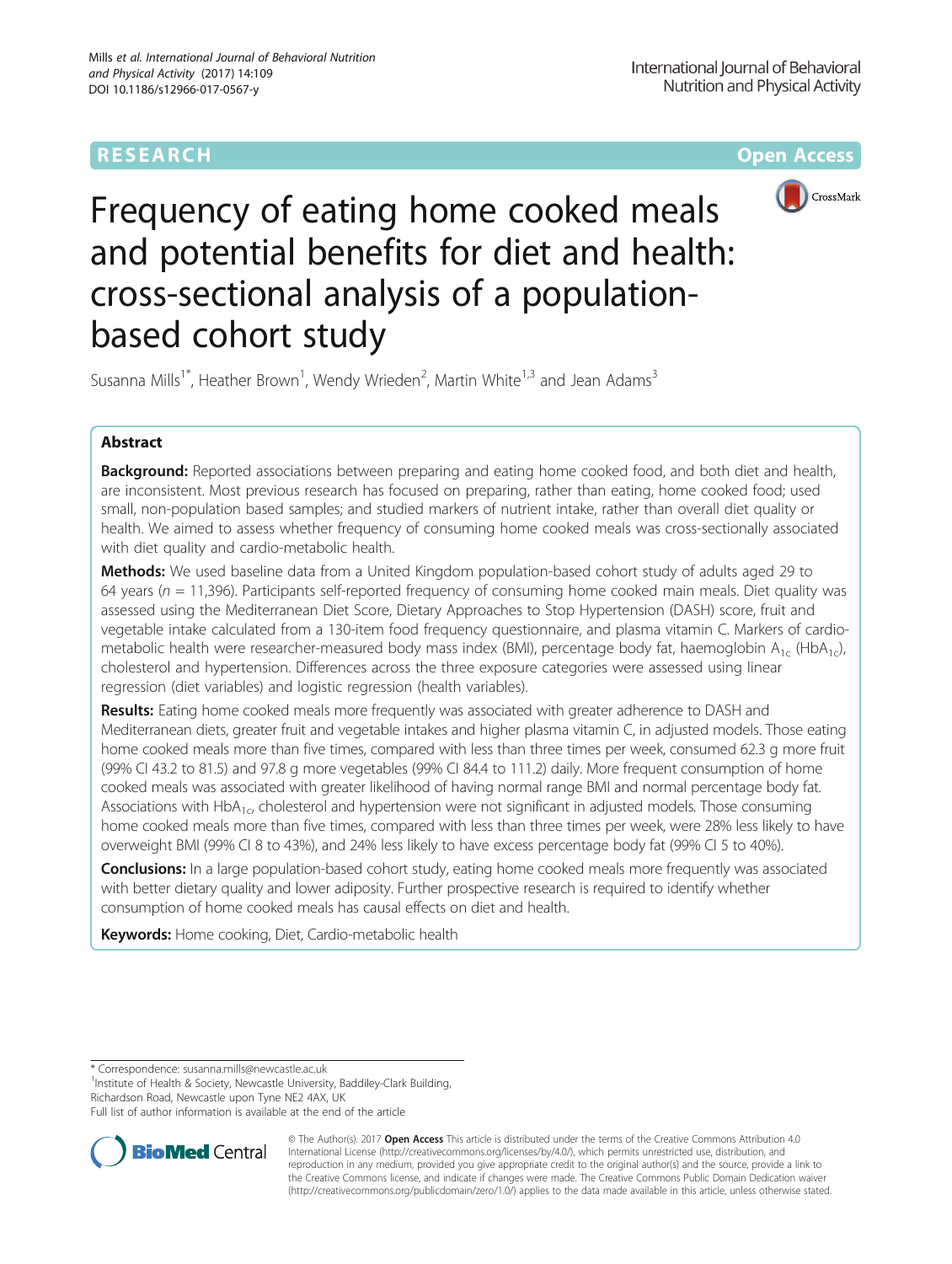## Background

The prevalence of obesity and diet-related noncommunicable diseases (NCDs), such as type II diabetes, hypertension, and certain cancers, have been increasing steadily worldwide [\[1\]](#page-9-0). These changes have been accompanied by a decrease in the time spent cooking at home in the majority of developed countries [[2](#page-10-0), [3](#page-10-0)]. Concern has been expressed by policy makers, practitioners and researchers in the field of food and nutrition regarding a perceived decline in cooking skills, which has been hypothesised to be linked to the increase in diet-related NCDs [[4](#page-10-0)–[6\]](#page-10-0).

Certain studies, primarily cross-sectional in design, have indicated that a higher frequency of cooking and preparing food at home may be associated with consuming a healthier diet [\[7](#page-10-0)–[9](#page-10-0)] and benefits to health and longevity [[10](#page-10-0)–[12\]](#page-10-0). In contrast, other cross-sectional research has suggested that home food preparation and cooking may be associated with diets lower in fibre and higher in fat, saturated fat, sugar, and salt [\[13, 14](#page-10-0)] and could potentially be detrimental to health [[15](#page-10-0), [16](#page-10-0)]. Adding to this confusion, the majority of research to date has used cooking and food preparation practices as an exposure, rather than the consumption of home cooked food itself. Since eating food is more proximal to potential diet and health outcomes, focusing on behaviour upstream may be more likely to introduce confounding, for example regarding gender – given that more women than men engage in food preparation [\[3](#page-10-0)], and women tend to have healthier diets [\[17](#page-10-0)]. Of key primary interest therefore is establishing whether consuming home cooked meals is associated with benefits to diet and health, and subsequently investigating who eats home cooked meals, and then who prepares these meals and why.

To date, research investigating the potential advantages and disadvantages for diet and health of cooking and preparing food at home has generally focused on specific dietary indicators, rather than overall diet quality or health, and assessed measures cross-sectionally or after a brief follow-up period [\[18\]](#page-10-0). Most studies have been small in size, with associated limited scope to identify significant associations [[8\]](#page-10-0); limited to a specific geographical area [\[19](#page-10-0)]; and/or restricted to population subgroups by for example age [\[10](#page-10-0), [20\]](#page-10-0) or ethnicity [\[11](#page-10-0)].

Despite the fact that the evidence base for relationships between cooking and both diet and NCDs is mixed and inconclusive, the promotion of home cooking forms part of public health strategies to improve diets and reduce obesity and diet-related NCDs internationally [[21\]](#page-10-0). Further research is therefore crucial, to investigate on a large scale the potential associations between consumption of home cooked meals and diet and health outcomes.

In this study we aimed to assess whether the consumption frequency of home cooked meals was cross-sectionally associated with indicators of diet and cardio-metabolic status. In view of the current evidence base, we hypothesised that eating home cooked meals more frequently would be associated with markers of a healthier diet and improved cardio-metabolic health.

## **Methods**

## Data source

The Fenland Study is a population-based cohort study investigating interactions between genetic and lifestyle factors in determining obesity and diabetes. The study recruited adults born between 1950 and 1975 from general practice lists in Cambridgeshire, United Kingdom (UK), between 2005 and 2015 [[22](#page-10-0)]. Participants were invited to attend one of three clinical sites in Cambridgeshire to take part in a detailed assessment. A total of 12,434 participants undertook baseline assessment (approximate response rate 27%), which involved a range of clinical, biological and anthropometric measurements, and completion of questionnaires. The data collection tools are available online [\[23\]](#page-10-0).

Study exclusion criteria included previously diagnosed diabetes, psychosis, terminal illness, pregnancy, and inability to walk unaided. The Fenland study was approved by the Health Research Authority National Research Ethics Service Committee – East of England Cambridge Central – and performed in accordance with the Declaration of Helsinki. All participants provided written informed consent to participate in the study.

#### Frequency of consumption of home cooked meals

Exposure was derived from an item in the participant questionnaire: 'When eating your main meal at home, how often do you usually eat home cooked meals?' Response categories were: never or rarely; one to two times per week; three to five times per week; or more than five times per week. The first two response categories were collapsed to yield appropriate numbers for statistical analysis, as previously [[24\]](#page-10-0), giving a three category variable: less than three times per week, three to five times per week, and more than five times per week.

#### Indicators of diet quality

We assessed a range of dietary outcome variables, namely Mediterranean Diet Score (MDS) [[25](#page-10-0)], Dietary Approaches to Stop Hypertension (DASH) score [\[26](#page-10-0)], plasma vitamin C, and fruit and vegetable intakes. Participants completed a 130-item, semi-quantitative food frequency questionnaire (FFQ) for their food intake over the previous year [\[27](#page-10-0)], which has been shown to yield valid and reproducible food intake assessments, and has been validated previously in dietary data collection in the European Prospective Investigation into Cancer and Nutrition (EPIC) studies [[28](#page-10-0)]. The FFQ EPIC Tool for Analysis was used to convert food intake frequency to energy, nutrient and food intakes [\[29](#page-10-0)]. Total daily intake was provided in grams for carbohydrate,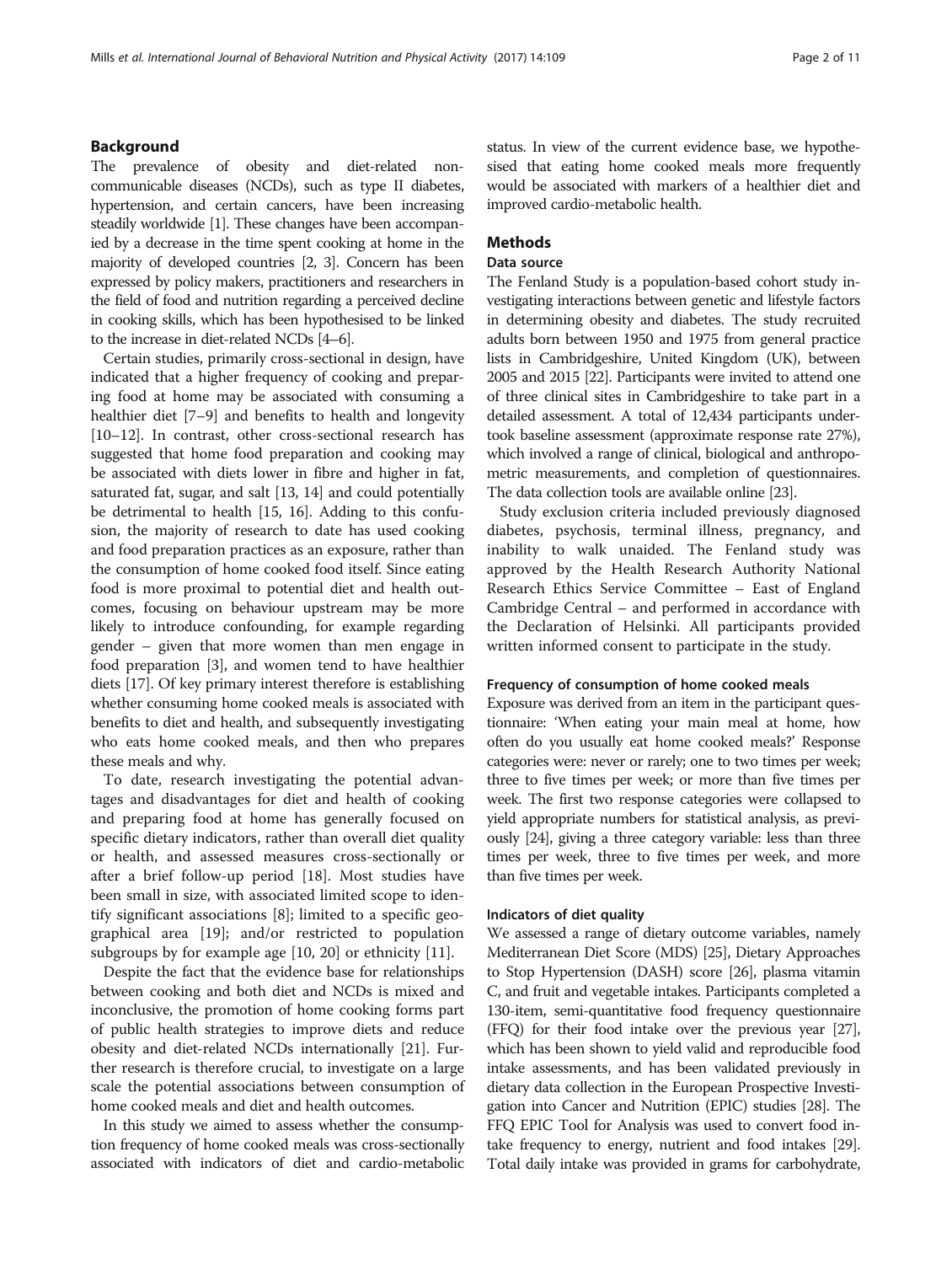fibre, fat, saturated fat, sugar, protein, fruit, vegetables and alcohol. Total daily sodium intake was measured in milligrams, and total daily energy intake in kilojoules. Dietary intake values were winsorized at 1st and 99th percentiles, by replacing the smallest and largest percentage values in the distribution with the observations closest to them [\[30](#page-10-0)]. This was undertaken to account for their positively skewed distribution, and the limitations of the FFQ as a tool to collect precise data on dietary intake [[31](#page-10-0), [32\]](#page-10-0). Data on dietary supplements were not collected.

The consumption of a more DASH accordant diet is associated with positive health indicators and lowered cardio-metabolic risk [[33](#page-10-0)–[35](#page-10-0)]. The DASH diet assumes that beneficial impact is derived from the overall diet, rather than individual foods or nutrients playing important roles [[36\]](#page-10-0). A DASH score was computed from each participant's dietary intake using the method developed by Fung et al. [[26\]](#page-10-0). This index includes eight components (one nutrient and seven food groups) based on eating guidance from the United States (US) National Heart, Lung and Blood Institute [\[37](#page-10-0)]. Scoring is established through quintile rankings, on the basis of relative comparisons to the rest of the sample, with men and women classified separately. Participants are allocated a score from one (lowest quintile) to five (highest quintile) for energy-adjusted intake of: low-fat dairy products; whole grains; nuts, seeds and legumes; fruit (includes fruit juice); and vegetables (excludes potatoes). In contrast, for intakes of red and processed meat; sodium; and sugar-sweetened beverages, participants are allocated a score from one (highest quintile) to five (lowest quintile). Scores are then combined to give a total DASH score, ranging from a minimum of eight to a maximum of 40 points. In this study, DASH scores were standardised using the z-score, to yield a semi-continuous measure of participants' relative standing.

The Mediterranean diet is generally considered to be low in consumption of red meats, moderate in consumption of fish, poultry, fermented dairy products and wine, and high in consumption of fruits, legumes, cereals and olive oil [\[38](#page-10-0), [39](#page-10-0)]. Concordance with the Mediterranean diet has been linked with positive health outcomes, in particular the primary prevention of cardiovascular disease [[40](#page-10-0)]. A Mediterranean diet score (MDS) was calculated from each participant's dietary intake using sexspecific tertiles, according to relative comparisons with the rest of the sample. Scores of zero, one or two were allocated for each of nine dietary components, including legumes; fruit and nuts; vegetables; ratio of monounsaturated and polyunsaturated fatty acids to saturated fatty acids; fish; meat products; dairy products; cereals; and alcohol [[25\]](#page-10-0). In order to appraise quality of diet independent of quantity, dietary intakes were adjusted to a 2000 kcal/day diet using the residual method. This also aimed to help reduce measurement errors, since energy intake is partially associated with over-reporting and under-reporting of dietary intake [\[41](#page-10-0)]. MDS scores were then standardised using the z-score.

Plasma vitamin C (μmol/l) provides an objective biomarker of fruit and vegetable consumption [[42\]](#page-10-0) and fruit and vegetable intake is promoted in dietary guidelines [\[43](#page-10-0), [44](#page-10-0)]. Fasting venous blood samples drawn into heparin-containing tubes and stabilised using metaphosphoric acid (10%) were measured for plasma vitamin C levels by fluorometric assay within two months, as undertaken previously [\[45](#page-10-0)].

## Markers of cardio-metabolic health

We used body mass index (BMI), percentage body fat, haemoglobin  $A_{1c}$  (Hb $A_{1c}$ ), cholesterol and hypertension as indicators of cardio-metabolic health. Elevated total cholesterol and low levels of high density lipoprotein cholesterol (HDL) are associated with increased risk of cardiovascular disease [\[46](#page-10-0)], and the derived ratio of total cholesterol to HDL is used in the QRISK2 model to estimate risk of cardiovascular disease over the next ten years [\[47](#page-10-0)]. HDL and total cholesterol were measured in mmol/l in fasting venous blood samples, and the ratio of total cholesterol to HDL calculated for analysis. In line with UK guidance, a ratio of 4.0 or greater was used to indicate higher risks to cardio-metabolic health [[48](#page-10-0)].

Excess body fat and raised BMI have been associated with increased risk of various NCDs [[49](#page-10-0)]. Height and weight were measured at the clinical sites by trained observers, with participants wearing light clothing and barefoot. Height was measured to the nearest 0.1 cm using a wallmounted calibrated stadiometer (SECA 240, Birmingham, UK). Weight was measured to the nearest 0.1 kg with a calibrated electronic scale (TANITA, BC-418MA, Tokyo, Japan). BMI was derived as weight (kg) divided by height (m2 ). Dual-energy X-ray absorptiometry (DEXA; Lunar prodigy advanced fan beam scanner (GE Healthcare)) was used to assess body composition, and has been described in detail elsewhere [\[22](#page-10-0)]. A three-compartment model (fat mass, fat-free mass and bone mineral mass) was used to estimate percentage total body fat. In line with international guidance, overweight was defined as BMI 25  $\text{kg/m}^2$  and above [\[50\]](#page-10-0) and excess percentage body fat as 25% and over for males and 38% and over for females [[51](#page-10-0)].

Haemoglobin  $A_{1c}$  (Hb $A_{1c}$ ) has previously been used to assess risk of developing type II diabetes [[52](#page-10-0)]. Participants'  $HbA<sub>1c</sub>$  was measured on entry to the study from fasting venous blood samples, in either mmol/mol or as a percentage. A conversion algorithm was used to convert all measurements to mmol/mol, and in accordance with international guidance [[52](#page-10-0)], a level of 42.00 mmol/mol (6.0%) or higher was used to indicate increased risk of type II diabetes.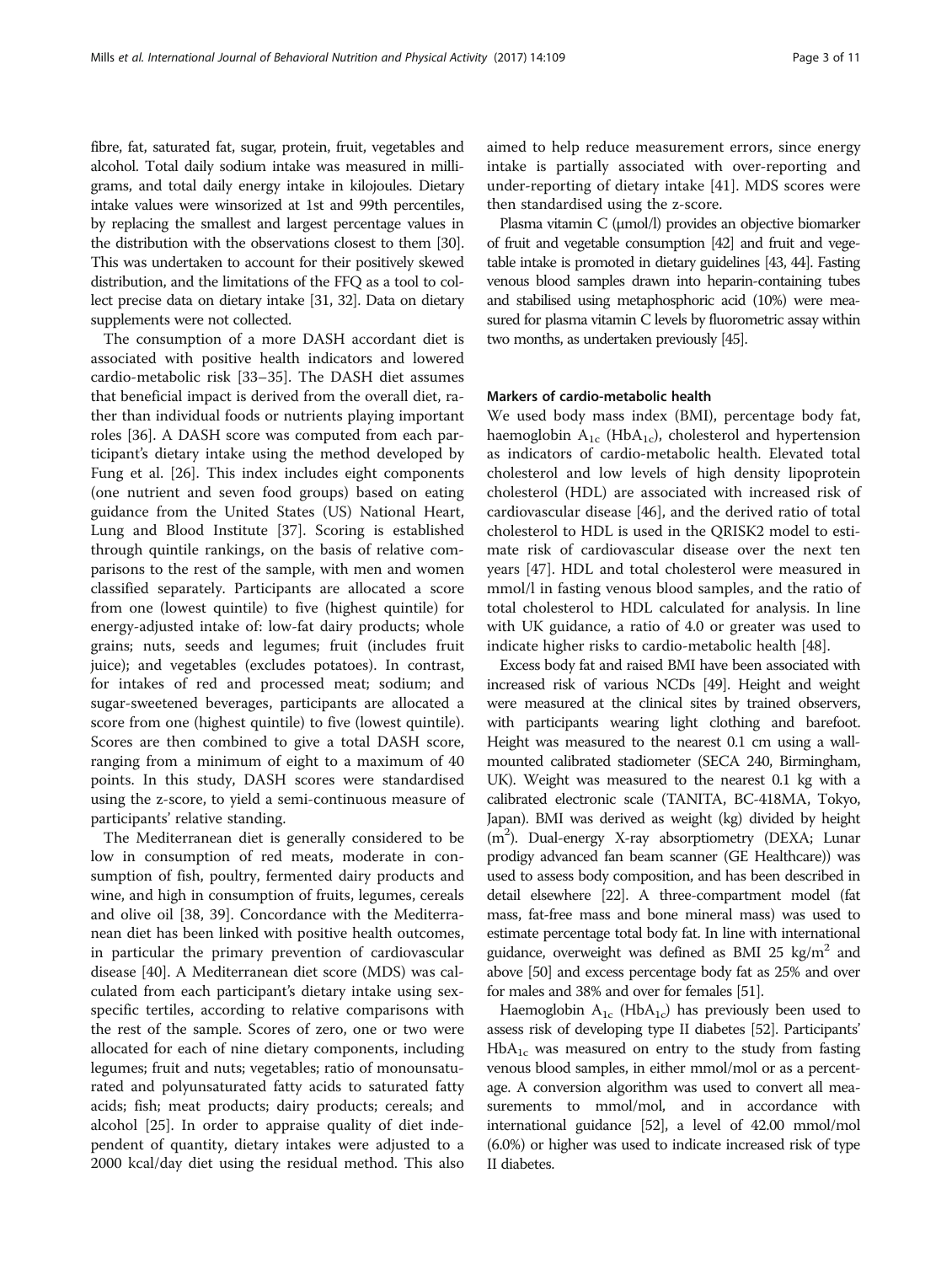Hypertension is associated with an elevated risk of developing cardiovascular disease [[53](#page-11-0)]. Using an upper arm cuff and automated oscillometric device, three sets of diastolic and systolic blood pressure measurements were performed on each participant. The first readings were discarded and the lowest systolic and lowest diastolic readings from the last two readings were used for assessment. In adherence to UK guidance [\[54\]](#page-11-0), readings of at least 90 mmHg diastolic and 140 mmHg systolic were considered indicative of hypertension. Participants currently taking hypotensive medication, or self-reporting a diagnosis of hypertension from a clinician, were also classified as hypertensive.

#### Covariates

In view of the current evidence base regarding factors influencing dietary intake [[55](#page-11-0)], a self-administered questionnaire was used to collect demographic and behavioural variables including sex, age, smoking status (current/ex-smoker or never smoker), and first degree family history of relevant diseases such as type II diabetes. Participants were asked whether or not they had been employed in the past four weeks, and those answering yes were identified as currently working. Participants reporting more than 48 h working in any one week were identified as working overtime. Socioeconomic status was assessed using age at leaving full time education, which was divided into three categories: education up to age 16 years (compulsory education); over 16 and up to 18 years (post-compulsory school education); and over 18 years (higher education).

Physical activity was measured objectively using an integrated movement and heart rate sensor (Actiheart; CamNtech, Cambridge, UK) attached to the chest via two standard ECG electrodes and worn during free-living over six days [\[56\]](#page-11-0). A ramped treadmill protocol test was used to individually calibrate heart rate, as undertaken previously [[57\]](#page-11-0). Monitoring data were cleaned for measurement issues and sensor wear time was specified as at least 48 h, although data were not necessarily spread over a full 24 period. Periods of non-wear were inferred from the combination of non-physiological heart rate and prolonged periods of inactivity, which were taken into account to minimise diurnal information bias when summarising the intensity time-series. Data were processed [\[58](#page-11-0)] and a branched equation framework [\[59\]](#page-11-0) used for modelling to estimate intensity time series. These were collated over time to yield daily physical activity energy expenditure (kJ/kg per day).

### Statistical analysis

All analyses were on a complete case basis. Thus, participants with missing data on any of the variables described were excluded ( $n = 1038$ ), leaving 11,396 participants (91.7%) total cohort) in the analysis. The outcome variable with the greatest missingness was vitamin C (missing for 350 participants) and the covariate with the greatest missingness was

physical activity (missing for 227 participants). Differences in the characteristics of Fenland study participants included and excluded from the analytic sample were tested using the Mann–Whitney test for continuous variables and Pearson Chi squared test for categorical variables.

Differences in covariates and markers of diet and cardiometabolic health across the three frequency categories of consuming home cooked meals were assessed using descriptive statistics (Kruskal-Wallis test and Pearson Chi squared test). Separate analyses were then run for each outcome variable, using linear regression for continuous diet variables and logistic regression for binary health variables. Analyses were adjusted for covariates: sex, age, alcohol intake, smoking status, age at leaving full-time education, physical activity, working status, and overtime working, with supplementary adjustment for family history of diabetes for the outcome of  $HbA_{1c}$ . The analyses for markers of cardio-metabolic status were additionally adjusted for dietary variables (MDS, DASH score, plasma vitamin C, fruit and vegetable intakes) to assess the potential health benefits of consuming home cooked meals independent of dietary improvements.

All analyses were conducted using Stata (version 14; Stata Corp.) and in view of the large number of comparisons, 99% confidence intervals were used to determine if variables were statistically significant (see Additional file [1](#page-9-0) for details of the participant sample).

## Results

Participant distribution is summarised in Additional file [2](#page-9-0). A slight majority of the included sample was female (53.3%), with median age 48.9 years. Most participants were non-smoking (88.2%), with no family history of diabetes (76.1%), median alcohol intake of 5.47 g/day and physical activity expenditure of 51.0 kJ/kg/day. Most participants had left full time education by 18 years of age (62.2%), were currently in work (82.8%), and did not work overtime (88.8%). There were significant differences between the included and excluded participants in terms of sex, age, smoking status, physical activity expenditure, working status, and frequency of consuming home cooked meals.

Table [1](#page-5-0) shows that 6.2% of included participants consumed home cooked meals as their main meal less than three times per week, 32.4% consumed these three to five times per week, and 61.5% consumed these more than five times per week. Participants who ate home cooked meals more frequently tended to be female, older, non-smokers, not currently in work, working fewer hours and not working overtime, older at leaving full time education, with greater daily alcohol intake. These associations were all statistically significant at  $p < 0.01$ . Participants who consumed home cooked meals more frequently generally had higher plasma vitamin C, higher fruit and vegetable intakes, and higher MDS and DASH score. They were also less likely to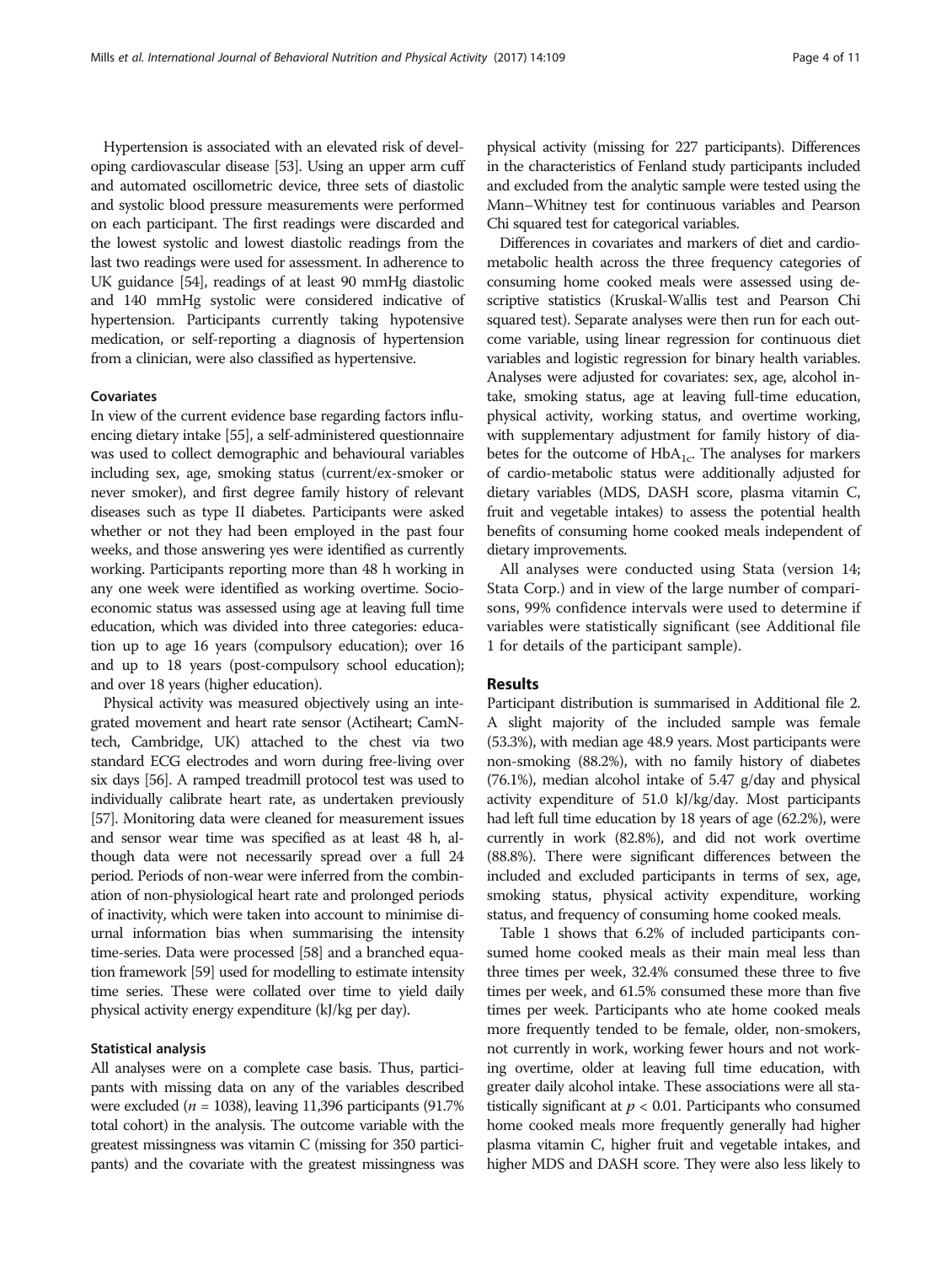| Covariate <sup>d</sup>                                    |              | Consumption of home cooked main meals |                            |                            |                            |  |
|-----------------------------------------------------------|--------------|---------------------------------------|----------------------------|----------------------------|----------------------------|--|
|                                                           |              | Total<br><3×/week                     |                            | 3-5x/week                  | >5x/week                   |  |
|                                                           |              | $n = 11,396(100.00\%)$                | $n = 704(6.18%)$           | $n = 3688(32.36%)$         | $n = 7004(61.46%)$         |  |
| Sex                                                       | Male         | 5321                                  | 389 (7.31)                 | 1914 (35.97)               | 3018 (56.72)               |  |
|                                                           | Female       | 6075                                  | 315 (5.19)                 | 1774 (29.20)               | 3986 (65.61)               |  |
| Age (years)                                               | Median (IQR) | 48.9 (42.7, 54.8)                     | 47.1 (41.7, 53.3)          | 48.3 (42.2, 53.9)          | 49.5 (43.1, 55.3)          |  |
| Alcohol (grams/day)                                       | Median (IQR) | 5.47 (1.27, 10.72)                    | 3.90 (0.76, 9.56)          | 5.47 (1.30, 10.56)         | 5.47 (1.27, 10.88)         |  |
| Age at leaving full-time education (years)                | $\leq 16$    | 4570                                  | 351 (7.68)                 | 1709 (37.40)               | 2510 (54.92)               |  |
|                                                           | >16 to $≤18$ | 2521                                  | 148 (5.87)                 | 839 (33.28)                | 1534 (60.85)               |  |
|                                                           | >18          | 4305                                  | 205 (4.76)                 | 1140 (26.48)               | 2960 (68.76)               |  |
| Smoker                                                    | No           | 10,045                                | 569 (5.66)                 | 3133 (31.19)               | 6343 (63.15)               |  |
|                                                           | Yes          | 1351                                  | 135 (9.99)                 | 555 (41.08)                | 661 (48.93)                |  |
| Family History of diabetes <sup>b</sup>                   | No           | 8677                                  | 535 (6.17)                 | 2796 (32.22)               | 5346 (61.61)               |  |
|                                                           | Yes          | 2719                                  | 169 (6.22)                 | 892 (32.81)                | 1658 (60.98)               |  |
| Physical activity (kJ <sup>c</sup> /kg <sup>d</sup> /day) | Median (IQR) | 51.00 (37.84, 66.75)                  | 49.64 (35.82, 65.82)       | 51.57 (38.22, 67.64)       | 50.89 (37.88, 66.27)       |  |
| Working in past 4 weeks                                   | No           | 1959                                  | 118 (6.02)                 | 563 (28.74)                | 1278 (65.24)               |  |
|                                                           | Yes          | 9437                                  | 586 (6.21)                 | 3125 (33.11)               | 5726 (60.68)               |  |
| Working hours                                             | Median (IQR) | 33.0 (14.0, 40.0)                     | 37.0 (20.0, 43.7)          | 35.0 (17.5, 41.0)          | 30.0 (12.0, 40.0)          |  |
| Overtime work (>48 h/week)                                | No           | 10,116                                | 592 (5.85)                 | 3243 (32.06)               | 6281 (62.09)               |  |
|                                                           | Yes          | 1280                                  | 112 (8.75)                 | 445 (34.77)                | 723 (56.48)                |  |
| Outcome                                                   |              |                                       |                            |                            |                            |  |
| Vitamin C (umol/l <sup>e</sup> )                          | Median (IQR) | 69.40<br>(56.00, 82.00)               | 63.15<br>(44.73, 77.38)    | 66.80<br>(52.70, 80.10)    | 71.1<br>(58.5, 83.4)       |  |
| Fruit intake (grams/day)                                  | Median (IQR) | 207.10<br>(111.61, 329.50)            | 142.53<br>(60.08, 264.19)  | 180.53<br>(93.10, 293.10)  | 226.83<br>(131.16, 353.04) |  |
| Vegetable intake (grams/day)                              | Median (IQR) | 258.95<br>(188.89, 348.56)            | 174.41<br>(111.92, 257.26) | 234.59<br>(172.55, 310.33) | 280.56<br>(209.53, 375.83) |  |
| DASH score <sup>t</sup>                                   | Median (IQR) | 24 (21, 27)                           | 22 (19, 25)                | 23 (20, 26)                | 25 (22, 28)                |  |
| MDS <sup>9</sup>                                          | Median (IQR) | 9(7,11)                               | 7(6, 10)                   | 8(6, 10)                   | 10(7, 11)                  |  |
| Excess body fat<br>(≥25% men; ≥38% women)                 | No           | 4831                                  | 246 (5.09)                 | 1399 (28.96)               | 3186 (65.95)               |  |
|                                                           | Yes          | 6565                                  | 458 (6.98)                 | 2289 (34.87)               | 3818 (58.16)               |  |
| Overweight BMI <sup>h</sup> (≥25.0)                       | No           | 4384                                  | 211 (4.81)                 | 1290 (29.43)               | 2883 (65.76)               |  |
|                                                           | Yes          | 7012                                  | 493 (7.03)                 | 2398 (34.20)               | 4121 (58.77)               |  |
| High cholesterol ratio (≥4.0)                             | No           | 7234                                  | 400 (5.53)                 | 2209 (30.54)               | 4625 (63.93)               |  |
|                                                           | Yes          | 4162                                  | 304 (7.30)                 | 1479 (35.54)               | 2379 (57.16)               |  |
| High $HbA_{1c}^{i}$ (242.00)                              | No           | 10,207                                | 608 (5.96)                 | 3265 (31.99)               | 6334 (62.06)               |  |
|                                                           | Yes          | 1189                                  | 96 (8.07)                  | 423 (35.58)                | 670 (56.35)                |  |
| Hypertension                                              | No           | 8561                                  | 516 (6.03)                 | 2761 (32.25)               | 5283 (61.72)               |  |
|                                                           | Yes          | 2836                                  | 188 (6.63)                 | 927 (32.69)                | 1721 (60.68)               |  |

## <span id="page-5-0"></span>**Table 1** Characteristics of participants overall and by frequency of consuming home cooked meals

a<br>Results shown as number (row percentage). Median (inter-quartile range) shown for: age, alcohol, physical activity, average working hours, vitamin C, fruit intake, vegetable intake, DASH score, MDS<br><sup>b</sup>History of diabetes in first degree relative

 $e$ umol/l = micromole/l

f DASH = Dietary Approaches to Stop Hypertension g MDS = Mediterranean Diet Score

h<sub>BMI</sub> = body mass index

 ${}^i$ HbA<sub>1c</sub> = Haemoglobin A<sub>1c</sub>

 $c$ kj = kilojoules

<sup>&</sup>lt;sup>d</sup>kg = kilograms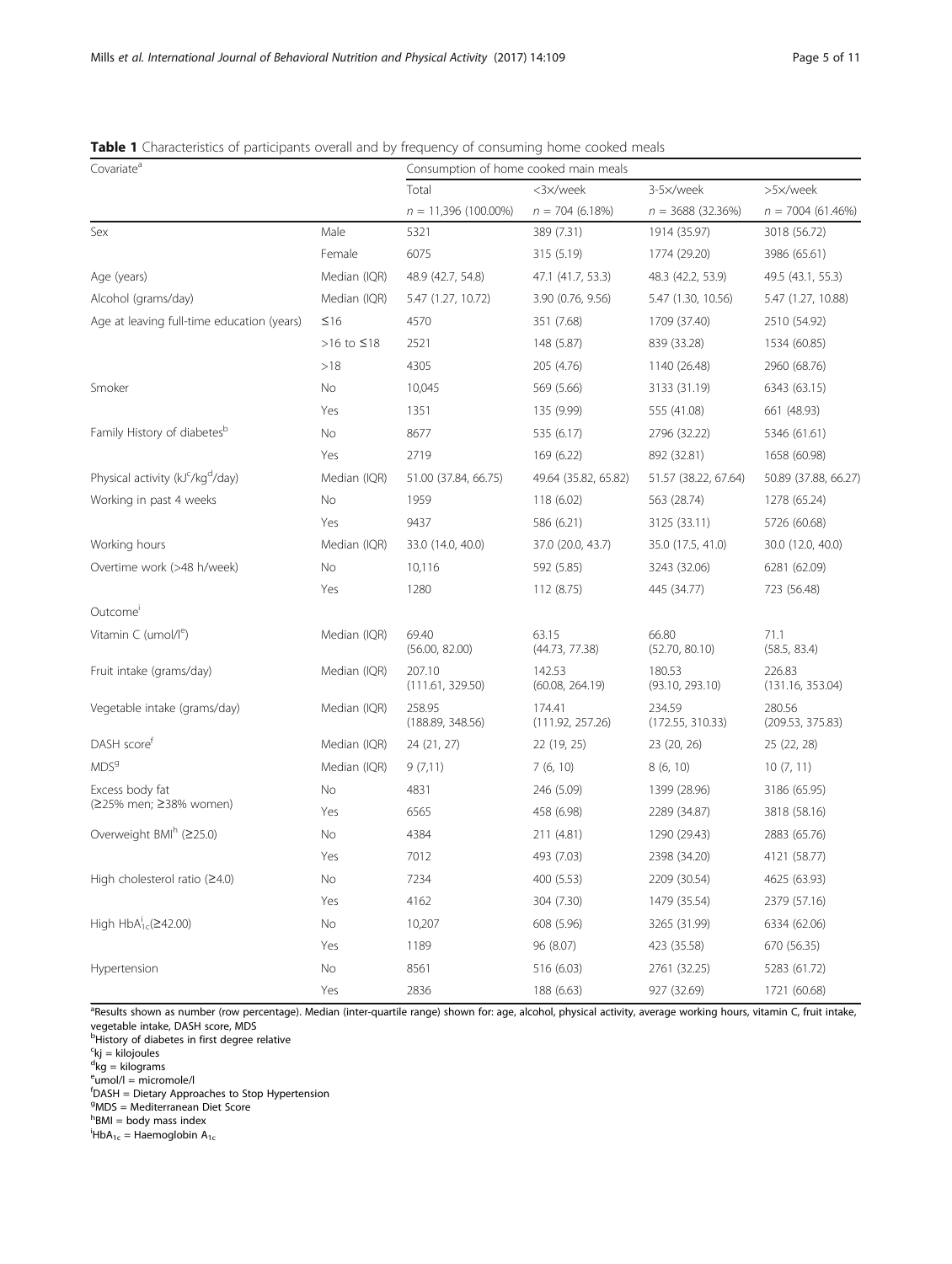have an overweight BMI, excess percentage body fat, high risk cholesterol ratio, or to be at risk of developing diabetes according to  $HbA_{1c}$  level.

Multivariate associations between the frequency of consuming home cooked meals and indicators of diet quality and cardio-metabolic status are shown in Table 2. In all cases, consuming home cooked meals more frequently was significantly associated with indicators of a healthier diet, as measured by higher MDS, DASH score, plasma vitamin C, and fruit and vegetable intakes. These associations were present for both consuming home cooked meals three to five times per week, and more than five times per week, compared with the reference of less than three times per week, and remained robust to adjustment for sociodemographic and behavioural covariates. In particular, those who consumed home cooked meals more than five times per week consumed 62.3 g more fruit (99% CI 43.2 to 81.5) and 97.8 g more vegetables (99% CI 84.4 to 111.2) daily than those who consumed home cooked meals less than three times per week. This equates to more than three-quarters of a portion of fruit, and almost one and a quarter portions of vegetables, or approximately two extra portions of fruit and vegetables per day.

In terms of cardio-metabolic status, consuming home cooked meals more than five times per week compared with the reference of less than three times per week was significantly associated with all markers except hypertension in the unadjusted models. After adjustment for sociodemographic and behavioural covariates (model 1), the association between consuming home cooked meals more than five times per week and high risk cholesterol ratio was extinguished. After further adjustment for dietary variables

| Table 2 Associations between frequency of consuming home cooked meals and markers of diet and cardio-metabolic status |                                   |                               |                                                   |                                                   |  |  |  |
|-----------------------------------------------------------------------------------------------------------------------|-----------------------------------|-------------------------------|---------------------------------------------------|---------------------------------------------------|--|--|--|
| Outcomes                                                                                                              | Home cooked<br>meals <sup>a</sup> | Unadjusted<br>value (99% Clb) | Adjusted value,<br>model 1 <sup>c</sup> (99% Clb) | Adjusted value,<br>model 2 <sup>d</sup> (99% Clb) |  |  |  |
| Regression coefficients for dietary indicators                                                                        |                                   |                               |                                                   |                                                   |  |  |  |
| DASH score <sup>e</sup>                                                                                               | 3-5x/week                         | 0.23(0.13, 0.34)              | 0.18(0.08, 0.28)                                  | <b>NA</b>                                         |  |  |  |
|                                                                                                                       | >5x/week                          | $0.61$ $(0.51, 0.71)$         | $0.44$ $(0.35, 0.54)$                             | <b>NA</b>                                         |  |  |  |
| <b>MDS</b> <sup>f</sup>                                                                                               | 3-5×/week                         | $0.27$ (0.17, 0.38)           | 0.23(0.13, 0.33)                                  | <b>NA</b>                                         |  |  |  |
|                                                                                                                       | >5x/week                          | $0.64$ $(0.54, 0.74)$         | 0.52(0.42, 0.61)                                  | <b>NA</b>                                         |  |  |  |
| Vitamin C ( $\mu$ mol/l <sup>9</sup> )                                                                                | 3-5x/week                         | 4.50 (2.28, 6.73)             | 3.29 (1.18, 5.39)                                 | <b>NA</b>                                         |  |  |  |
|                                                                                                                       | >5x/week                          | 8.95 (6.81, 11.09)            | 5.35 (3.31, 7.39)                                 | <b>NA</b>                                         |  |  |  |
| Fruit intake (grams/day)                                                                                              | 3-5×/week                         | 32.29 (12.14, 52.44)          | 27.17 (7.43, 46.92)                               | <b>NA</b>                                         |  |  |  |
|                                                                                                                       | >5x/week                          | 79.06 (59.69, 98.43)          | 62.33 (43.19, 81.46)                              | <b>NA</b>                                         |  |  |  |
| Vegetable intake (grams/day)                                                                                          | 3-5×/week                         | 54.22 (40.06, 68.39)          | 50.54 (36.61, 64.29)                              | <b>NA</b>                                         |  |  |  |
|                                                                                                                       | >5x/week                          | 107.43 (93.81, 121.05)        | 97.83 (84.42, 111.24)                             | <b>NA</b>                                         |  |  |  |
| Odds ratios for markers of cardio-metabolic status                                                                    |                                   |                               |                                                   |                                                   |  |  |  |
| Cholesterol binary (high vs low risk)                                                                                 | 3-5x/week                         | 0.88(0.71, 1.09)              | 0.96(0.76, 1.21)                                  | 0.99(0.78, 1.25)                                  |  |  |  |
|                                                                                                                       | >5x/week                          | $0.68$ $(0.55, 0.83)$         | $0.87$ $(0.70, 1.09)$                             | 0.93(0.74, 1.17)                                  |  |  |  |
| BMI <sup>h</sup> binary (over- vs normal weight)                                                                      | 3-5×/week                         | $0.80$ $(0.63, 1.00)$         | 0.81(0.64, 1.02)                                  | $0.82$ (0.65, 1.05)                               |  |  |  |
|                                                                                                                       | >5x/week                          | $0.61$ $(0.49, 0.76)$         | 0.70(0.55, 0.88)                                  | $0.72$ $(0.57, 0.92)$                             |  |  |  |
| Body fat binary (excess vs normal)                                                                                    | 3-5×/week                         | $0.88$ $(0.70, 1.10)$         | 0.89(0.71, 1.13)                                  | $0.92$ $(0.73, 1.17)$                             |  |  |  |
|                                                                                                                       | >5x/week                          | $0.64$ $(0.52, 0.80)$         | 0.71(0.57, 0.89)                                  | $0.76$ $(0.60, 0.95)$                             |  |  |  |
| $HbA_{1c}^{i}$ binary (high vs low risk)                                                                              | 3-5x/week                         | $0.82$ $(0.60, 1.12)$         | $0.83$ $(0.60, 1.15)$                             | $0.86$ $(0.62, 1.19)$                             |  |  |  |
|                                                                                                                       | >5x/week                          | $0.67$ (0.50, 0.91)           | $0.68$ $(0.49, 0.93)$                             | $0.73$ $(0.53, 1.01)$                             |  |  |  |
| Hypertension binary (yes vs no)                                                                                       | 3-5×/week                         | $0.92$ $(0.72, 1.17)$         | 0.88(0.69, 1.13)                                  | 0.89(0.69, 1.14)                                  |  |  |  |
|                                                                                                                       | >5x/week                          | 0.89(0.71, 1.13)              | $0.84$ $(0.67, 1.07)$                             | $0.86$ $(0.67, 1.09)$                             |  |  |  |

a Consumption of home cooked meals as main meal at home: comparisons with low consumption (<3×/week, reference), for medium consumption (3-5×/week), and high consumption (>5×/week)

<sup>b</sup>CI = 99% confidence interval

c Adjusted for age, sex, alcohol intake, smoking, physical activity, working status, working overtime, years of full time education (+ family history diabetes for  $HbA_{1c}$  outcome)

<sup>d</sup>Adjusted for age, sex, alcohol intake, smoking, physical activity, working status, working overtime, years of full time education, DASH score, MDS, vitamin C, fruit intake, vegetable intake (+ family history diabetes for  $HbA_{1c}$  outcome)

 $e^{c}$ DASH = Dietary Approaches to Stop Hypertension

f MDS = Mediterranean Diet Score

<sup>g</sup>umol/l = micromole/l

h<br>BMI = Body Mass Index

 ${}^{i}$ HbA<sub>1c</sub> = Haemoglobin A<sub>1c</sub>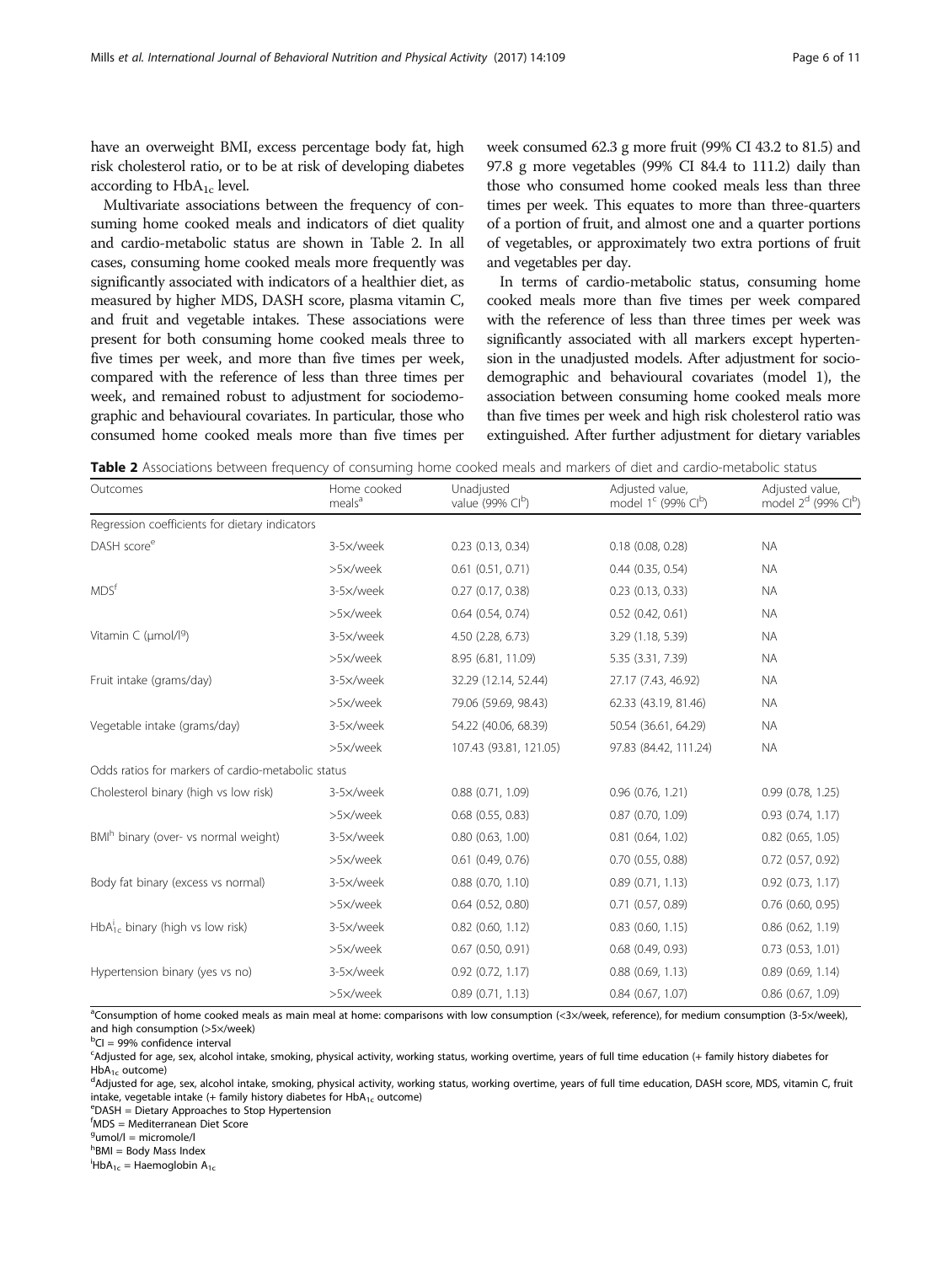(model 2), only the associations with having a normal range BMI and lower percentage body fat remained significant. Such associations indicated that consuming home cooked meals more than five times per week compared with the reference was associated with improved adiposity, independent of the effects due to diet. Those consuming home cooked meals more than five times per week were 28% less likely to have a BMI in the overweight range (99% CI 8 to 43%), and 24% less likely to have excess percentage body fat (99% CI 5 to 40%), compared with those who consumed home cooked meals less than three times per week. Overall, a higher frequency of consuming home cooked meals was associated with markers of improved cardio-metabolic health, including lower risk cholesterol ratio, normal range BMI, lower percentage body fat, and lower risk of diabetes according to  $HbA_{1c}$  level.

## **Discussion**

### Statement of principal findings

In accordance with our hypothesis, a higher frequency of consuming home cooked main meals was significantly associated with indicators of a healthier diet, namely DASH score, MDS, plasma vitamin C, fruit intake and vegetable intake. Similarly, eating home cooked meals more frequently was significantly associated with several markers of cardio-metabolic health, including lower likelihood of having an overweight BMI, and lower likelihood of excess percentage body fat. Associations between frequency of home cooked meal consumption and markers of cardiometabolic health were strongest at the highest consumption frequency of eating meals more than five times per week.

To our knowledge, this is the first large scale, populationbased study to address associations between the frequency of consuming home cooked meals and indicators of both diet quality and cardio-metabolic status. The study has been reported according to the STROBE-nut guidelines [[60](#page-11-0)] (see Additional file [3](#page-9-0)).

#### Strengths and weaknesses of the study

The Fenland study is a large cohort, with detailed sociodemographic data, objective physical measurements and samples, and comprehensive dietary measures. Participants in this study were from the county of Cambridgeshire, which is representative of the wider population in England in terms of adult obesity and several lifestyle variables, such as smoking and levels of physical activity [[61](#page-11-0)].

Overall diet quality was assessed using two composite diet scores, DASH and MDS. Using two composite scores provided robust evidence in support of potential associations between consuming home cooked meals more frequently and higher diet quality. These results were supported by similar associations with higher fruit and vegetable intakes, measured by both FFQ, and plasma vitamin C as a biomarker. We used consumption, rather than preparation, of home cooked meals as our exposure, which is likely to be closer on the potential causal pathway to diet and health outcomes. The use of objective measurements for determining cholesterol ratio, BMI, percentage body fat,  $HbA<sub>1c</sub>$  level and hypertension is likely to increase the validity of these markers of cardio-metabolic status, and the confidence in conclusions drawn from resultant analyses.

This research is also subject to some limitations. The cross-sectional nature of the data means that direction of cause and effect cannot be established, although follow-up data collection in the Fenland study is currently underway, which will enable future longitudinal analysis. Participants were recruited between the ages of 29 and 64 years, and are therefore not representative of the full UK population age range. Given that food preparation practices vary with age [[62\]](#page-11-0), our results may not be generalizable to younger populations. We excluded participants with missing data on any of the analytic variables, and excluded participants were systematically different from the rest of the cohort in terms of certain characteristics (see Additional file [2](#page-9-0)). Furthermore, differences in cooking and food culture internationally may mean that the relationships between consuming home cooked meals, diet quality, and cardio-metabolic health, vary between countries. Therefore, our findings may not necessarily be generalizable to other populations.

The fruit and vegetable intakes and DASH and MDS dietary scores were derived from FFQ data, which although validated, may be subject to error and biases [\[31](#page-10-0), [32](#page-10-0)]. The composite scores assessed diet quality relative to other participants, rather than establishing absolute values, and ranking groups may constitute a broad range. The exposure variable for consumption of home cooked meals was derived from a questionnaire item, and given the absence of consensus on home cooking terminology [\[63](#page-11-0), [64\]](#page-11-0), participants may have interpreted this question differently. We collected data specifically on home cooked meals eaten at home and not those eaten elsewhere, such as packed lunches taken to work or place of study. The self-reported nature of several sociodemographic and behavioural variables, such as smoking, may have led to variables being correlated with each other, with associated risk of type II analytical errors.

Although we adjusted for a number of relevant potential confounders in our analyses, residual confounding remains possible. If people who consume home cooked meals more frequently are also more likely to engage in other health promoting behaviours, this could artificially strengthen associations between increased consumption of home cooked meals and markers of cardio-metabolic health.

## Interpretation of findings in the context of existing research

Our findings reflect those of others that found associations between home food preparation and cooking and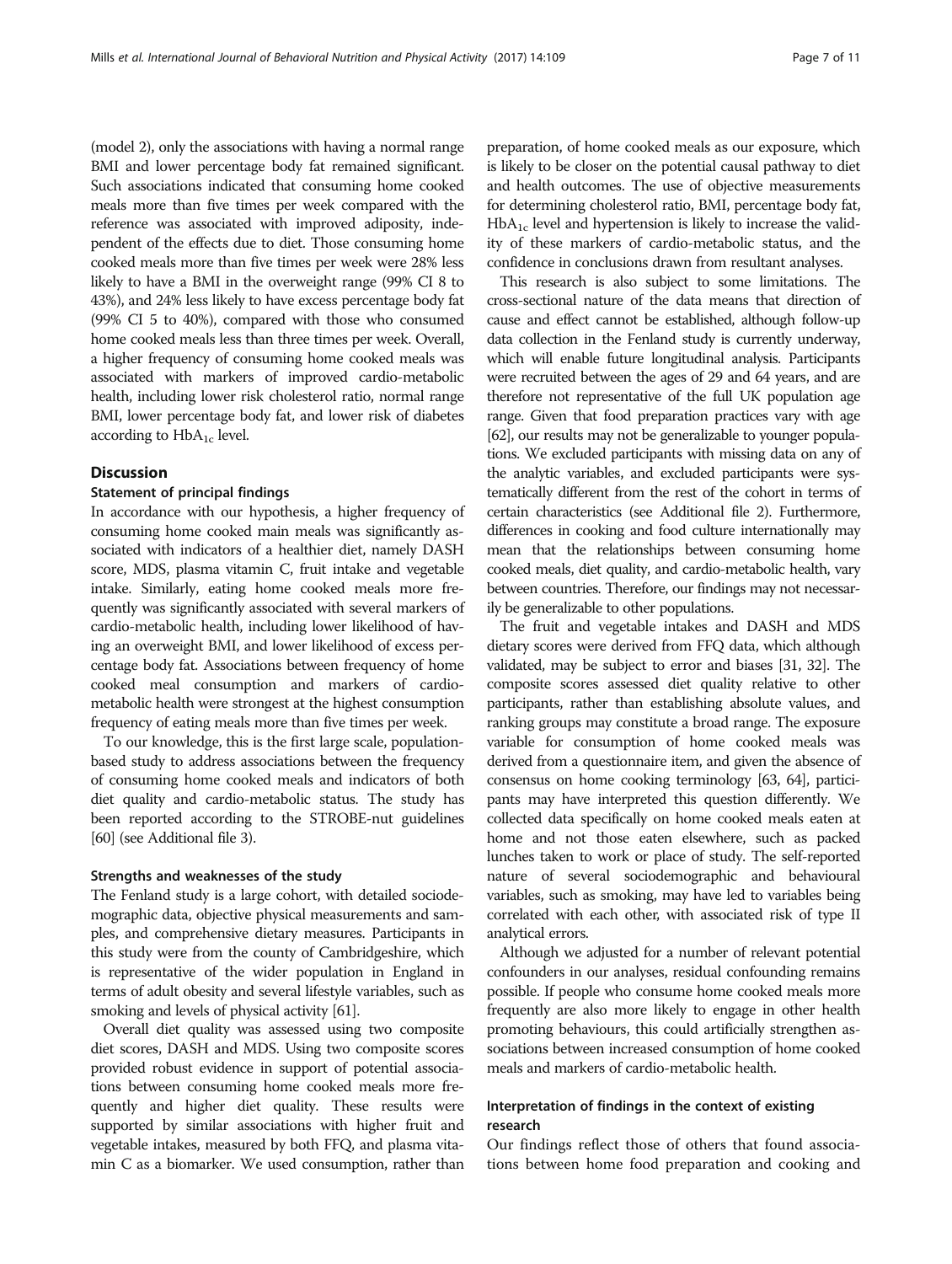higher quality diets. A recent systematic review [[18](#page-10-0)] identified that potential benefits included intake from healthier food groups [[19,](#page-10-0) [65, 66\]](#page-11-0); greater fruit and vegetable preference and healthy eating self-efficacy [[67\]](#page-11-0); enhanced nutrient intake [[7](#page-10-0), [68](#page-11-0)]; higher Diet Quality Index-International score and intake from healthier food groups [[20](#page-10-0)]; trend towards higher Healthy Eating Index score [\[69](#page-11-0)]; consumption of a healthful dietary pattern [[70\]](#page-11-0); and improved adherence to: Healthy People 2010 dietary intake objectives [[8\]](#page-10-0), Balance of Good Health (now Eatwell Guide) criteria [\[71](#page-11-0)], and a Mediterranean diet using the KIDMED index [\[72\]](#page-11-0). A greater frequency of home cooked meals has also been associated with higher Healthy Eating Index scores [\[24\]](#page-10-0). However, the majority of this research has been cross-sectional and therefore unable to conclusively indicate direction of causation. Most studies have also employed self-reported measures, which are vulnerable to bias [\[73](#page-11-0)], and have used food preparation practices as an exposure, rather than the consumption of home cooked food itself.

Our results also support previous studies that identified associations between home food preparation and cooking and potential advantages to health. Greater home cooking frequency has been linked with longer lifespan [[10\]](#page-10-0) and more frequent consumption of meals prepared at home has been associated with reduced risk of developing type II diabetes [[12\]](#page-10-0). Amongst adolescents, healthier home cooking by a caregiver was linked with lowered risk of having an overweight or obese BMI [[11\]](#page-10-0). However, our findings conflict with a US study that reported more time spent on home food preparation and associated clean-up at baseline, or increased involvement over time, was linked with an adverse cardiometabolic profile [\[16\]](#page-10-0). Possible reasons for this discrepancy include that the US study used time spent preparing meals, rather than meal consumption, as the exposure, and the exposure included clean-up time, which may have a differential impact on cardio-metabolic health. Since food preparation activities are strongly patterned by gender [\[18,](#page-10-0) [74](#page-11-0)], this may also confound observed associations with health.

## Meaning of the study: possible mechanisms and implications for clinicians and policymakers

Our findings indicate that an increased frequency of consuming home cooked meals is associated cross-sectionally with markers of a healthier diet, and indicators of improved cardio-metabolic health, particularly in terms of adiposity, cholesterol and diabetes risk. Links between more frequent consumption of home cooked meals and dietary benefits could be attributable to healthier food preparation methods, increased dietary variety and/or consumption of healthier food groups. Such links may also be due to decreased intake of convenience foods, which tend to prioritise ingredients such as fat, sugar and salt to increase palatability and preservation, over those for optimising health [[75\]](#page-11-0).

The association between a higher frequency of consuming home cooked meals and potential benefits for health in terms of hypertension was not significant in the unadjusted model, and in terms of cholesterol was no longer significant after adjustment for sociodemographic and behavioural variables. This may be because the hypertension variable was poorly ascertained, since in addition to blood pressure measurement, participants were required to report on any previous diagnoses of hypertension, and receipt of hypotensive medication. However, we conducted a sensitivity analysis for the relationship between frequency of consuming home cooked meals and hypertension, with the inclusion and the exclusion of participants diagnosed with hypertension by a doctor and/or receiving hypotensive medication. Regardless of whether or not these participants were excluded, the relationship was not significant. Cholesterol is strongly genetically determined [\[76\]](#page-11-0), and the impact of home cooked meal consumption may not have been sufficient to result in statistically significant changes.

The cross-sectional association between higher frequency of consuming home cooked meals and lower adiposity was robust to adjustment for sociodemographic, lifestyle, and dietary covariates, whilst the association with lower likelihood of being classified as at risk of diabetes according to  $HbA_{1c}$ level was borderline significant. Although the direction of causation cannot be established, this indicates that home cooking potentially confers benefits to health, beyond those mediated through dietary changes. Such benefits from eating home cooked meals might be attributable to consumption of smaller portion sizes [[77\]](#page-11-0); moderated snacking behaviour [[78\]](#page-11-0); more structured mealtimes and the time of day at which meals are consumed [\[79\]](#page-11-0). Increased social cohesion has been linked with potential health benefits [[80\]](#page-11-0), and it is plausible that higher social capital may be associated with more sociable eating patterns. Given the potential time and effort involved in home cooking, home cooked meals may be more likely to be shared together than meals from other sources, and a range of benefits to diet, health and wellbeing derived from shared mealtimes have been identified [\[81](#page-11-0), [82\]](#page-11-0).

Our results support previous research indicating putative benefits from home cooked meals, suggesting that public health promotional messages should advocate for cooking at home as a positive approach for improving diet and health. Strategies could also be considered for supporting people to learn to cook healthy meals, and to use their skills often, for example using digital technology and social media to provide shopping list generators, food preparation teaching videos, and nutritional information. Regularity is particularly important, given that our findings indicated the greatest potential advantages from consuming home cooked meals were experienced at the highest frequencies of consumption. Infrequent home cooking, such as a weekly Sunday lunch, is unlikely to be of benefit to population health, and cooking habits should be adopted as part of the daily routine. This is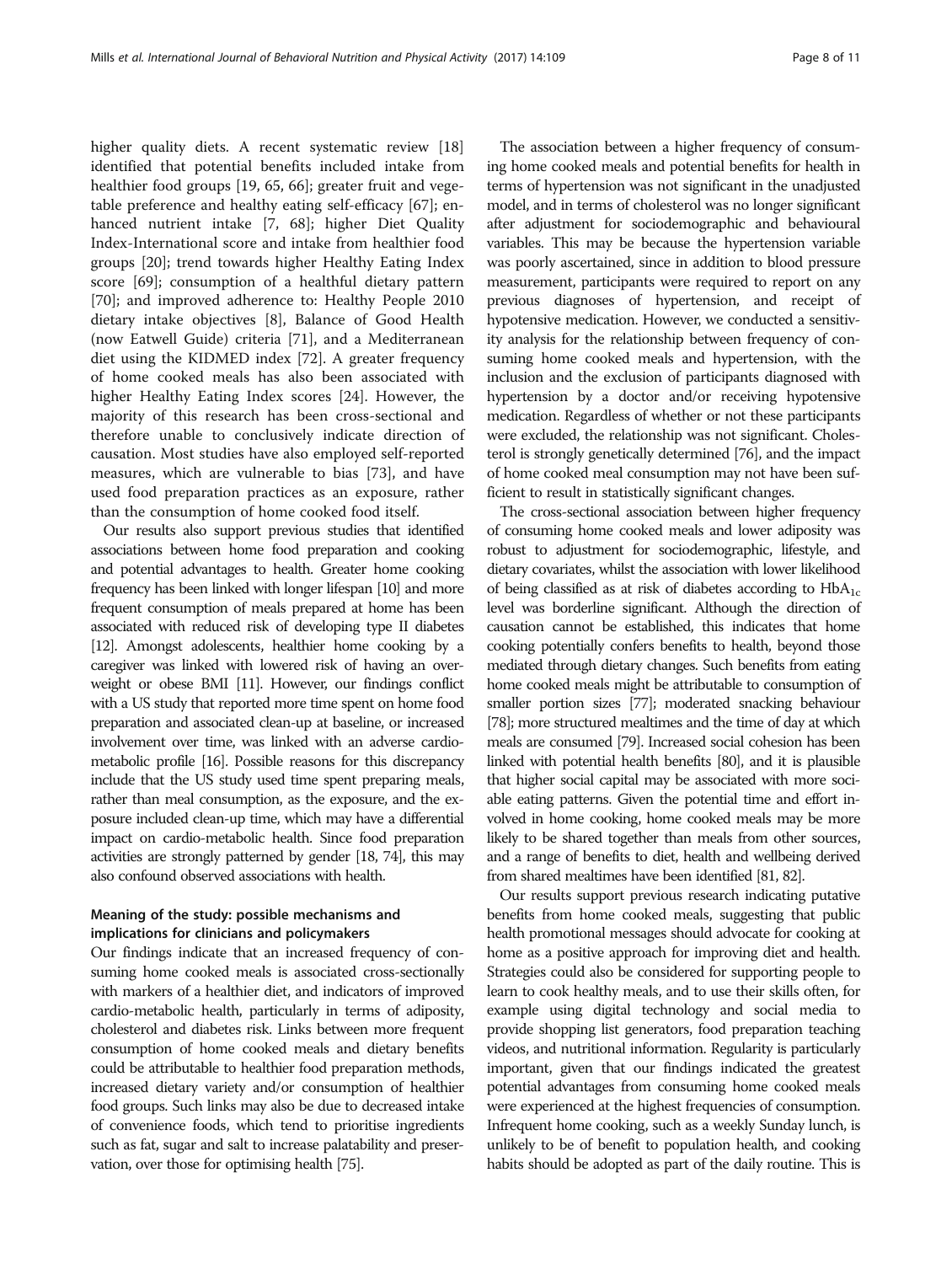<span id="page-9-0"></span>in accordance with research suggesting that routinized home cooking behaviour is more likely to be maintained and prioritised over time [[83\]](#page-11-0).

### Unanswered questions and future research

The evidence base for associations between home cooking, dietary indicators and cardio-metabolic status requires further longitudinal studies to establish causal relationships. This could be facilitated by incorporating questions on home cooking into current large scale national longitudinal surveys, particularly those with more detailed existing dietary components. Additional analyses, for example using structural equation modelling, could be employed to explore causal pathways more fully in future. It will also be insightful to identify who eats home cooked meals and why, and then who prepares these meals and why. Other questions include exploring further the potential benefits of home cooking beyond those mediated through diet, and determining the most effective approaches to encourage home cooking, which may require a combination of tailored interventions.

### Conclusion

In a cross-sectional population-based study, consuming home cooked main meals more frequently was associated with a range of indicators of a healthier diet, and several markers of cardio-metabolic health including adiposity, cholesterol and diabetes risk. Strongest associations were observed for the highest frequency of consuming home cooked meals, more than five times per week. These findings suggest that regularly eating home cooked meals may confer benefits to diet and health, and that home cooking promotion and skill development should form part of future public health initiatives. Further research regarding causal relationships between home cooking, diet and health; the wider social aspects of home food preparation; and evaluation of interventions to promote home cooking, is required.

## Additional files

[Additional file 1:](dx.doi.org/10.1186/s12966-017-0567-y) This file provides requested information regarding how the sample was recruited, how representative the sample was of the target group, how the analysed sample differed from the recruited sample, and how missing data were handled. (DOCX 17 kb)

[Additional file 2:](dx.doi.org/10.1186/s12966-017-0567-y) Characteristics of Fenland study participants included and excluded from the analytic sample. This table compares the characteristics of participants in the Fenland study who were included in the current study analytic sample, and those who were excluded. (DOCX 24 kb)

[Additional file 3:](dx.doi.org/10.1186/s12966-017-0567-y) STROBE-nut: An extension of the STROBE statement for nutritional epidemiology. This table provides a checklist, reporting adherence of the current study to the STROBE-nut guidelines. (DOCX 34 kb)

#### Abbreviations

BMI: Body mass index; DASH: Dietary Approaches to Stop Hypertension; EPIC: European Prospective Investigation into Cancer and Nutrition; FFQ: Food Frequency Questionnaire;  $HbA_{1c}$ : Haemoglobin  $A_{1c}$ ; HDL: High density lipoprotein; MDS: Mediterranean Diet Score; NCDs: Noncommunicable diseases; UK: United Kingdom; US: United States

#### Acknowledgements

The authors would like to thank all the volunteers who participated in the Fenland study, as well as the Fenland Study Coordination, Field Epidemiology, and Data Cleaning teams.

#### Funding

The Fenland Study is funded by the Wellcome Trust and the Medical Research Council. Support from Medical Research Council programmes MC\_UU\_12015/1 and MC\_UU\_12015/5 is acknowledged. This report is independent research arising from a Doctoral Research Fellowship Grant DRF-2014-07-020 for the lead author (SM), supported by the National Institute for Health Research. JA and MW received funding from the Centre for Diet and Activity Research (CEDAR), a UK Clinical Research Collaboration (UKCRC) Public Health Research Centre of Excellence. HB and SM are members of Fuse, also a UKCRC Public Health Research Centre of Excellence. Grant reference number is MR/K02325X/1. Funding for CEDAR and for Fuse from the British Heart Foundation, Cancer Research UK, Economic and Social Research Council, Medical Research Council, the National Institute for Health Research and the Wellcome Trust, under the auspices of the UKCRC, is gratefully acknowledged. The views expressed in this publication are those of the authors and not necessarily those of the National Health Service, the Department of Health, the funders or UKCRC. The funders had no role in the study design; in the collection, analysis and interpretation of data; nor in the writing of the report and the decision to submit for publication.

### Availability of data and materials

The data that support the findings of this study are available from the MRC Epidemiology Unit, under restrictions according to the MRC Policy and Guidance on Sharing of Research Data from Population and Patient Studies. Data are available upon reasonable request, with permission sought from datasharing@mrc-epid.cam.ac.uk

#### Authors' contributions

SM, HB, WW, MW and JA designed the study. SM led the data analyses, supported by JA and HB. SM drafted the manuscript. All authors contributed to the interpretation of results and critically reviewed the manuscript. All authors read and approved the final manuscript.

#### Ethics approval and consent to participate

The Fenland study was approved by the Health Research Authority National Research Ethics Service Committee – East of England Cambridge Central – and performed in accordance with the Declaration of Helsinki. All participants provided written informed consent to participate in the study.

#### Consent for publication

Not applicable.

#### Competing interests

The authors declare that they have no competing interests.

#### Publisher's Note

Springer Nature remains neutral with regard to jurisdictional claims in published maps and institutional affiliations.

#### Author details

<sup>1</sup>Institute of Health & Society, Newcastle University, Baddiley-Clark Building, Richardson Road, Newcastle upon Tyne NE2 4AX, UK. <sup>2</sup>Human Nutrition Research Centre, Institute of Health & Society, Newcastle University, M1.151 William Leech Building, Medical School, Framlington Place, Newcastle upon Tyne NE2 4HH, UK. <sup>3</sup>Centre for Diet and Activity Research (CEDAR), MRC Epidemiology Unit, School of Clinical Medicine, University of Cambridge, Box 285 Biomedical Campus, Cambridge CB2 0QQ, UK.

#### Received: 15 May 2017 Accepted: 9 August 2017 Published online: 17 August 2017

#### References

1. Lim SS, Vos T, Flaxman AD, Danaei G, Shibuya K, Adair-Rohani H, et al. A comparative risk assessment of burden of disease and injury attributable to 67 risk factors and risk factor clusters in 21 regions, 1990–2010: a systematic analysis for the Global Burden of Disease Study 2010. Lancet. 2012;380:2224–60.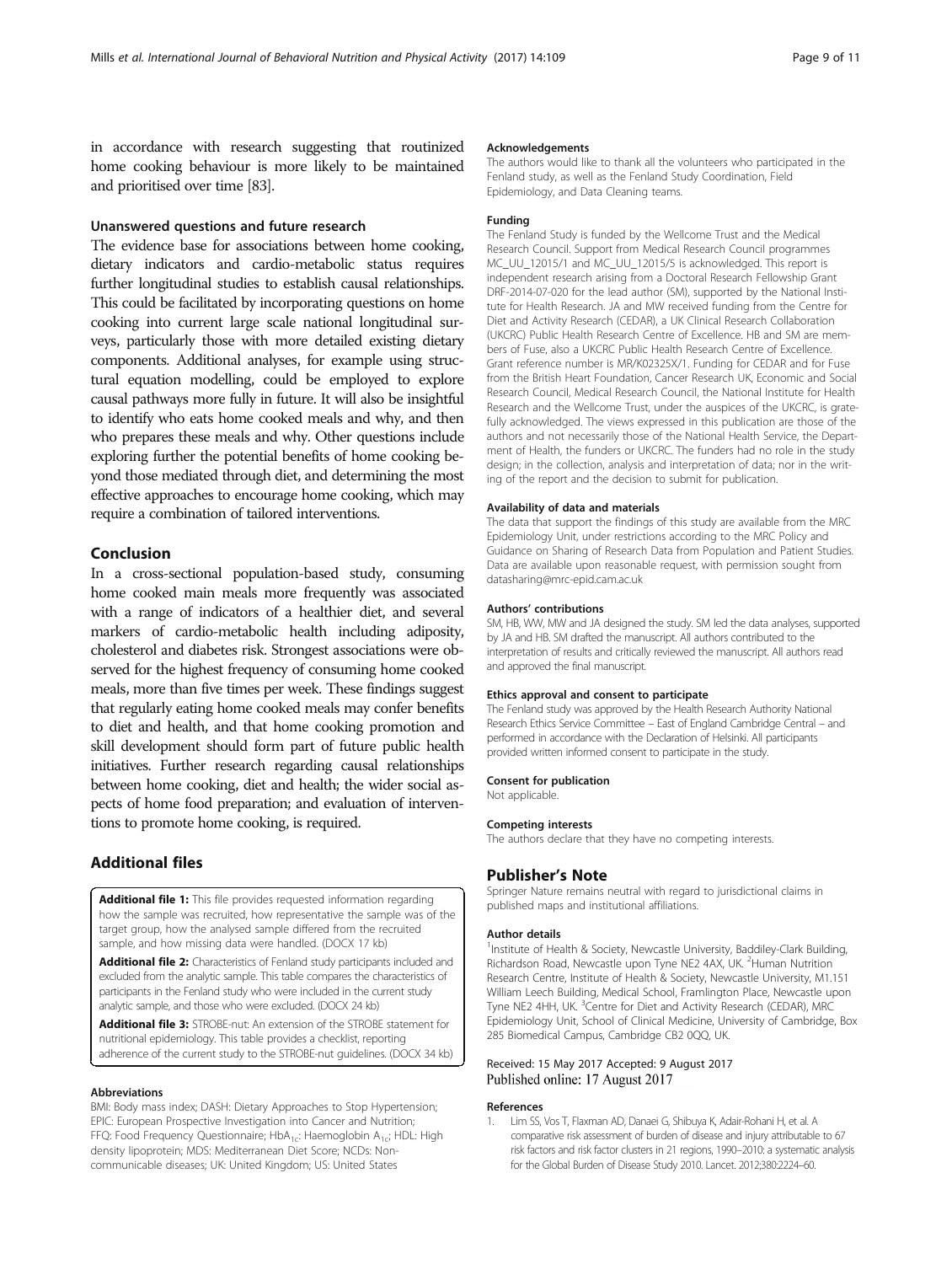- <span id="page-10-0"></span>2. Möser A. Food preparation patterns in German family households. An econometric approach with time budget data. Appetite. 2010;55:99–107.
- 3. Smith L, Ng S, Popkin B. Trends in US home food preparation and consumption: analysis of national nutrition surveys and time use studies from 1965–1966 to 2007–2008. Nutr J. 2013;12:45.
- 4. Michaud P, Condrasky M, Griffin S. Review and application of current literature related to culinary programmes for nutrition educators. Top Clin Nutr. 2007;22:336–48.
- 5. Short F. Domestic cooking skills: what are they? J Home Econ Inst Aust. 2003;10:13–22.
- 6. Condrasky MD, Hegler M. How culinary nutrition can save the health of a nation. J Ext. 2010;48:1–6.
- 7. Wolfson JA, Bleich SN. Is cooking at home associated with better diet quality or weight-loss intention? Public Health Nutr. 2015;18:1397–406.
- 8. Larson N, Perry C, Story M, Neumark-Sztainer D. Food preparation by young adults is associated with better diet quality. J Am Diet Assoc. 2006;106:2001–7.
- 9. Smith K, McNaughton S, Gall S, Blizzard L, Dwyer T, Venn A. Involvement of young Australian adults in meal preparation: cross-sectional associations with sociodemographic factors and diet quality. J Am Diet Assoc. 2010;110:1363–7.
- 10. Chen R, Lee M, Chang Y, Wahlqvist M. Cooking frequency may enhance survival in Taiwanese elderly. Public Health Nutr. 2012;15:1142–9.
- 11. Kramer RF, Coutinho AJ, Vaeth E, Christiansen K, Suratkar S, Gittelsohn J. Healthier home food preparation methods and youth and caregiver psychosocial factors are associated with lower BMI in African American youth. J Nutr. 2012;142:948–54.
- 12. Zong G, Eisenberg DM, Hu FB, Sun Q. Consumption of Meals Prepared at Home and Risk of Type 2 Diabetes: An Analysis of Two Prospective Cohort Studies. PLoS Med. 2016;13.
- Jones M, Freeth EC, Hennessy-Priest K, Costa RJ. A systematic cross-sectional analysis of British based celebrity chefs' recipes: is there cause for public health concern? Food Public Health. 2013;3:100–10.
- 14. Howard S, Adams J, White M. Nutritional content of supermarket ready meals and recipes by television chefs in the United Kingdom: crosssectional study. BMJ. 2012;345:e7607.
- 15. Pope L, Latimer L, Wansink B. Viewers vs. Doers. The relationship between watching food television and BMI. Appetite. 2015;90:131–5.
- 16. Appelhans BM, Segawa E, Janssen I, Nackers LM, Kazlauskaite R, Baylin A, et al. Meal preparation and cleanup time and cardiometabolic risk over 14 years in the Study of Women's Health Across the Nation (SWAN). Prev Med. 2015;71:1–6.
- 17. Imamura F, Micha R, Khatibzadeh S, Fahimi S, Shi P, Powles J, et al. Dietary quality among men and women in 187 countries in 1990 and 2010: a systematic assessment. Lancet Glob Health. 2015;3:e132–42.
- 18. Mills S, White M, Brown H, Wrieden W, Kwasnicka D, Halligan J, et al. Health and social determinants and outcomes of home cooking: A systematic review of observational studies. Appetite. 2017;111:116–34.
- Monsivais P, Aggarwal A, Drewnowski A. Time spent on home food preparation and indicators of healthy eating. Am J Prev Med. 2014;47:796–802.
- 20. Chu YL, Storey KE, Veugelers PJ. Involvement in meal preparation at home is associated with better diet quality among Canadian children. J Nutr Educ Behav. 2014;46:304–8.
- 21. World Health Organization. Report of the commission on ending childhood obesity. Geneva: World Health Organization; 2016. [http://www.who.int/end](http://www.who.int/end-childhood-obesity/en/)[childhood-obesity/en/](http://www.who.int/end-childhood-obesity/en/). Accessed 13 Aug 2017.
- 22. de Lucia RE, Loos RJF, Druet C, Stolk RP, Ekelund U, Griffin SJ, et al. Association between birth weight and visceral fat in adults. Am J Clin Nutr. 2010;92:347–52.
- 23. MRC Epidemiology Unit. Fenland Study. 2014. [http://epi-meta.medschl.cam.](http://epi-meta.medschl.cam.ac.uk/includes/fenland/fenland.html) [ac.uk/includes/fenland/fenland.html.](http://epi-meta.medschl.cam.ac.uk/includes/fenland/fenland.html) Accessed 13 Aug 2017.
- 24. Tiwari A, Aggarwal A, Tang W, Drewnowski A. Cooking at Home: A Strategy to Comply With U.S. Dietary Guidelines at No Extra Cost. Am J Prev Med. 2017;52:616–24.
- 25. InterAct Consortium. Mediterranean Diet and Type 2 Diabetes Risk in the European Prospective Investigation Into Cancer and Nutrition (EPIC) Study. Diabetes Care. 2011;34:1913–8.
- 26. Fung TT, Chiuve SE, McCullough ML, Rexrode KM, Logroscino G, Hu FB. Adherence to a dash-style diet and risk of coronary heart disease and stroke in women. Arch Intern Med. 2008;168:713–20.
- 27. Bingham S, Welch A, McTaggart A, Mulligan A, Runswick S, Luben R, et al. Nutritional methods in the European Prospective Investigation of Cancer in Norfolk. Public Health Nutr. 2001;4:847–58.
- 28. Bingham SA, Gill C, Welch A, Cassidy A, Runswick SA, Oakes S, et al. Validation of dietary assessment methods in the UK arm of EPIC using weighed records, and 24-hour urinary nitrogen and potassium and serum vitamin C and carotenoids as biomarkers. Int J Epidemiol. 1997;26:S137.
- 29. Mulligan AA, Luben RN, Bhaniani A, Parry-Smith DJ, O'Connor L, Khawaja AP, et al. A new tool for converting food frequency questionnaire data into nutrient and food group values: FETA research methods and availability. BMJ Open. 2014;4.
- 30. Hastings C, Mosteller F, Tukey JW, Winsor CP. Low Moments for Small Samples: A Comparative Study of Order Statistics. Ann Math Statist. 1947; 8(3): 413–26. doi:[10.1214/aoms/1177730388.](http://dx.doi.org/10.1214/aoms/1177730388)
- 31. Drewnowski A. Diet image: A new perspective on the food-frequency questionnaire. Nutr Rev. 2001;59:370–2.
- 32. Willett W. Nutritional Epidemiology. 3rd ed. New York: Oxford University Press; 1998.
- 33. de Koning L, Chiuve SE, Fung TT, Willett WC, Rimm EB, Hu FB. Diet-Quality Scores and the Risk of Type 2 Diabetes in Men. Diabetes Care. 2011;34:1150–6.
- 34. Berz JB, Singer MR, Guo X, Daniels SR, Moore LL. Use of a dash food group score to predict excess weight gain in adolescent girls in the national growth and health study. Arch Pediatr Adolesc Med. 2011;165:540–6.
- 35. Folsom AR, Parker ED, Harnack LJ. Degree of Concordance With DASH Diet Guidelines and Incidence of Hypertension and Fatal Cardiovascular Disease. Am J Hypertens. 2007;20:225–32.
- 36. Karanja N, Erlinger T, Pao-Hwa L, Miller E, Bray G. The DASH diet for high blood pressure: from clinical trial to dinner table. Cleve Clin J Med. 2004;71:745–53.
- 37. United States Department of Health and Human Services, National Heart Lung and Blood Institute. Healthy Eating Plan. [https://www.nhlbi.nih.gov/](https://www.nhlbi.nih.gov/health/educational/lose_wt/eat/calories.htm) [health/educational/lose\\_wt/eat/calories.htm](https://www.nhlbi.nih.gov/health/educational/lose_wt/eat/calories.htm). Accessed 13 Aug 2017.
- 38. Willett WC, Sacks F, Trichopoulou A, Drescher G, Ferro-Luzzi A, Helsing E, et al. Mediterranean diet pyramid: a cultural model for healthy eating. Am J Clin Nutr. 1995;61:1402S–6S.
- 39. Bach-Faig A, Berry EM, Lairon D, Reguant J, Trichopoulou A, Dernini S, et al. Mediterranean diet pyramid today. Science and cultural updates. Public Health Nutr. 2011;14:2274–84.
- 40. Estruch R, Ros E, Salas-Salvadó J, Covas M-I, Corella D, Arós F, et al. Primary Prevention of Cardiovascular Disease with a Mediterranean Diet. N Engl J Med. 2013;368:1279–90.
- 41. Hu FB, Stampfer MJ, Rimm E, Ascherio A, Rosner BA, Spiegelman D, et al. Dietary Fat and Coronary Heart Disease: A Comparison of Approaches for Adjusting for Total Energy Intake and Modeling Repeated Dietary Measurements. Am J Epidemiol. 1999;149:531–40.
- 42. Dehghan M, Akhtar-Danesh N, McMillan CR, Thabane L. Is plasma vitamin C an appropriate biomarker of vitamin C intake? A systematic review and meta-analysis. Nutr J. 2007;6:41–1.
- 43. World Health Organization, Food and Agriculture Organization. Diet, nutrition and the prevention of chronic diseases: Report of the joint WHO/ FAO expert consultation. Geneva: World Health Organization; 2003.
- 44. Public Health England. The Eatwell Guide. 2016. [https://www.gov.uk/](https://www.gov.uk/government/publications/the-eatwell-guide) [government/publications/the-eatwell-guide](https://www.gov.uk/government/publications/the-eatwell-guide). Accessed 13 Aug 2017.
- 45. O'Connor L, Brage S, Griffin SJ, Wareham NJ, Forouhi NG. The cross-sectional association between snacking behaviour and measures of adiposity: the Fenland Study, UK. Br J Nutr. 2015;114:1286–93.
- 46. Pencina MJ, D'Agostino RB, Larson MG, Massaro JM, Vasan RS. Predicting the Thirty-year Risk of Cardiovascular Disease: The Framingham Heart Study. Circulation. 2009;119:3078–84.
- 47. Collins GS, Altman DG. Predicting the 10 year risk of cardiovascular disease in the United Kingdom: independent and external validation of an updated version of QRISK2. Br Med J. 2012;344.
- 48. NHS Choices. High cholesterol. 2015. [http://www.nhs.uk/conditions/](http://www.nhs.uk/conditions/cholesterol/Pages/Introduction.aspx) [cholesterol/Pages/Introduction.aspx](http://www.nhs.uk/conditions/cholesterol/Pages/Introduction.aspx). Accessed 13 Aug 2017.
- Baumgartner RN, Heymsfield SB, Roche AF. Human Body Composition and the Epidemiology of Chronic Disease. Obes Res. 1995;3:73–95.
- 50. World Health Organization. Body mass index BMI. 2017. [http://www.euro.](http://www.euro.who.int/en/health-topics/disease-prevention/nutrition/a-healthy-lifestyle/body-mass-index-bmi) [who.int/en/health-topics/disease-prevention/nutrition/a-healthy-lifestyle/](http://www.euro.who.int/en/health-topics/disease-prevention/nutrition/a-healthy-lifestyle/body-mass-index-bmi) [body-mass-index-bmi](http://www.euro.who.int/en/health-topics/disease-prevention/nutrition/a-healthy-lifestyle/body-mass-index-bmi). Accessed 13 Aug 2017.
- 51. Gallagher D, Heymsfield SB, Heo M, Jebb SA, Murgatroyd PR, Sakamoto Y. Healthy percentage body fat ranges: an approach for developing guidelines based on body mass index. Am J Clin Nutr. 2000;72:694–701.
- 52. John WG, on behalf of the UKDoHACoD. Use of HbA1c in the diagnosis of diabetes mellitus in the UK. The implementation of World Health Organization guidance 2011. Diabet Med. 2012;29:1350–7.